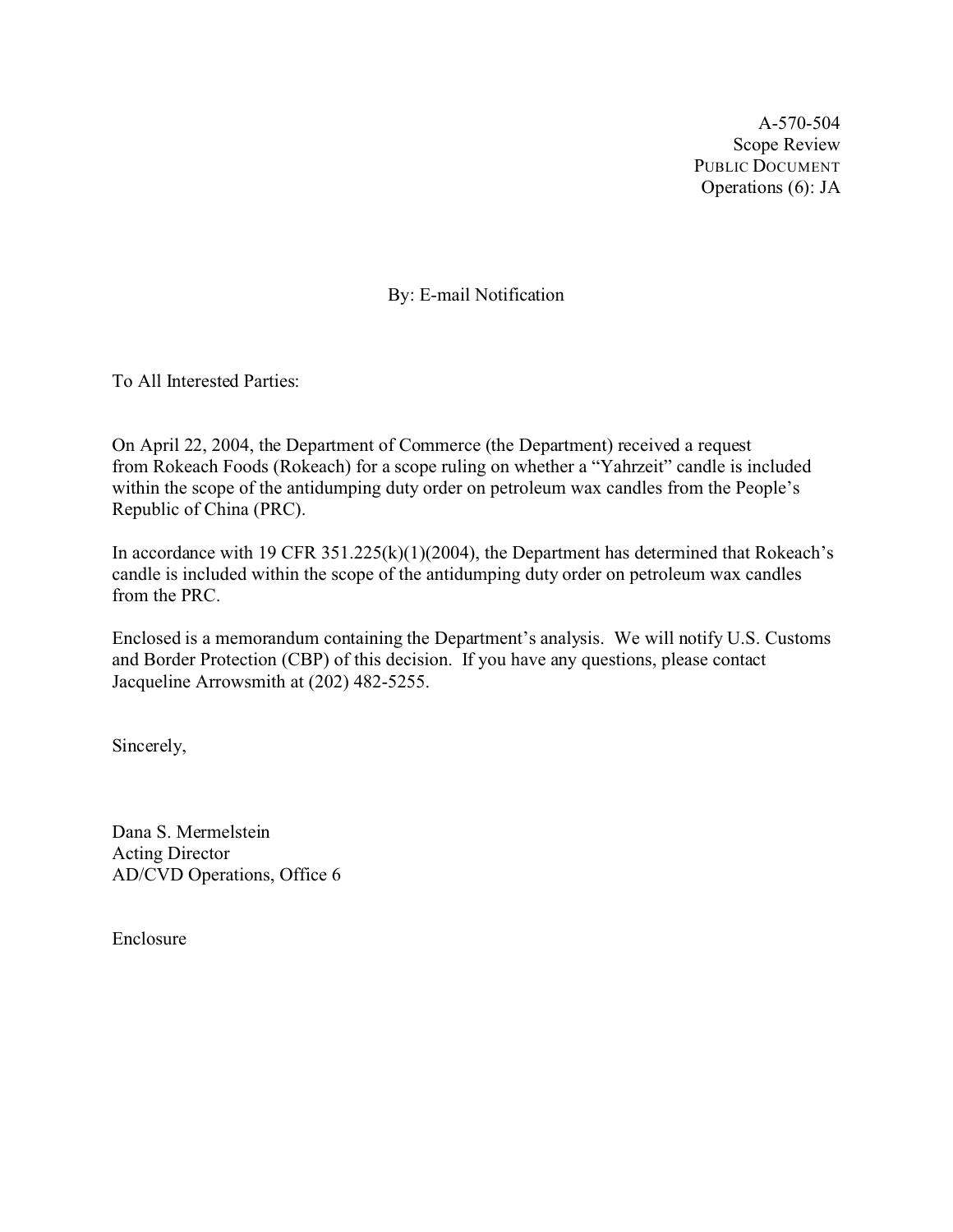A-570-504 Scope Review Public Document Operations (6): JA

| <b>MEMORANDUM FOR:</b> | Barbara E. Tillman<br><b>Acting Deputy Assistant Secretary</b><br>for Import Administration                                              |
|------------------------|------------------------------------------------------------------------------------------------------------------------------------------|
| FROM:                  | Dana S. Mermelstein<br><b>Acting Director</b><br>AD/CVD Operations, Office 6                                                             |
| <b>SUBJECT:</b>        | Final Scope Ruling; Antidumping Duty Order on Petroleum<br>Wax Candles from the People's Republic of China (A-570-504);<br>Rokeach Foods |

### **Summary**

On April 22, 2004, the Department of Commerce (the Department) received a request from All-Ways Forwarding International Inc. (All-Ways) on behalf of Rokeach Foods (Rokeach) for a "Yahrzeit" candle to determine whether this type of candle is covered by the antidumping duty order on petroleum wax candles from the People's Republic of China (PRC). Petroleum Wax Candles from the PRC: Final Determination of Sales at Less Than Fair Value, 51 FR 25085 (July 10, 1986) (Final Determination); Antidumping Duty Order: Petroleum Wax Candles from the People's Republic of China, 51 FR 30686 (August 28, 1986) (Order). In accordance with 19 CFR 351.225(k)(1), the Department finds that Rokeach's "Yahrzeit" candles are within the scope of the Order.<sup>2</sup>

### **Background**

All-Ways filed Rokeach's request for a scope ruling in proper form on April 21, 2004. On November 5, 2004, the National Candle Association (NCA), the domestic interested party in this proceeding, filed comments opposing the request filed by All-Ways on behalf of Rokeach. No additional comments were filed.

<sup>&</sup>lt;sup>1</sup> All-Ways stated that the term "Yahrzeit" translates as "day of memory." The candles are also called memorial or prayer candles. See letter from All-Ways Forwarding, on behalf of Rokeach requesting a scope ruling, dated April 21, 2004.

 $2$  The Department has developed an Internet website that allows interested parties to access prior scope determinations regarding the Order. This website lists all scope determinations from 1991 to the present. It can be accessed at [http://ia.ita.doc.gov/download/candles-prc-scope](http://ia.ita.doc.gov/download/candles-prc-scope/.). The Department will update the website periodically to include newly issued scopes.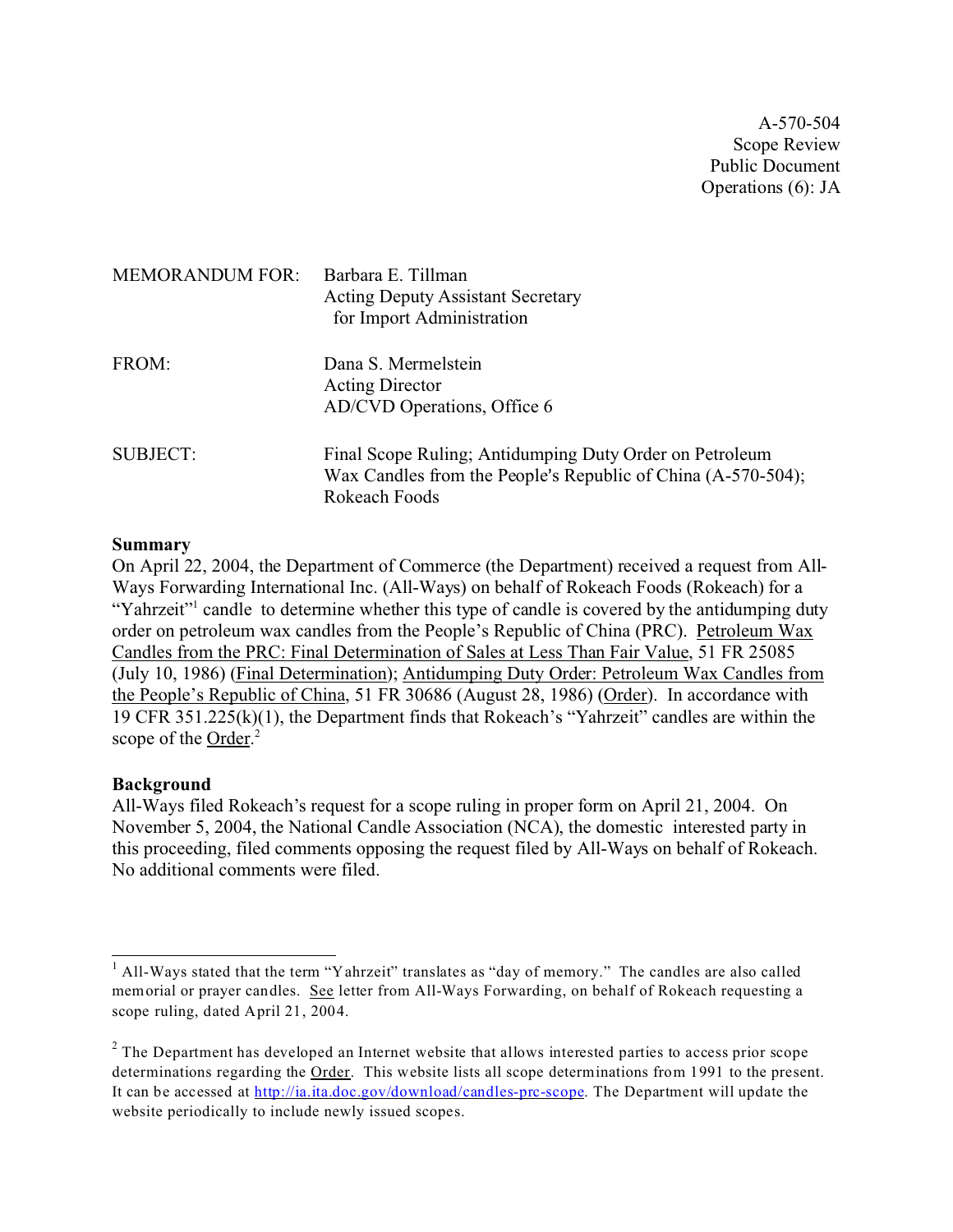## a. Product Description

The request filed by All-Ways, on behalf of Rokeach, concerns a white paraffin wax (also known as petroleum wax)<sup>3</sup> candle in a clear glass container with an open top. According to the All-Ways submission, the candles are 2 inches tall with a diameter of 1 ¾ inches. With its request, All-Ways submitted a sample of this candle for review.

# b. Rokeach's Request

All-Ways states that the involved candle is a "Yahrzeit" candle. According to the All-Ways submission, this type of candle is used during prayer services at Jewish cemeteries to remember the "dearly departed." All-Ways also explains in its submission on behalf of Rokeach that it is customary in the Jewish religion to burn a candle on the death of a loved one for 24 hours and that its "Yahrzeit" candle fulfills this requirement.

All-Ways, on behalf of Rokeach, argues that its "Yahrzeit" candle should be considered a "household candle," which All-Ways claims will be clearly listed on the commercial import invoice and on the labels of the candle itself. It is for this reason that All-Ways alleges its "Yahrzeit" candle is not within the scope of the Order according to the Final Scope Ruling - Antidumping Duty Order on Petroleum Wax Candles From the People's Republic of China: Simcha Candle Co. (February 12, 1993) (Simcha Scope Ruling).

In addition, All-Ways, on behalf of Rokeach, suggests that this candle should not be included within the scope of the Order because it is a religious candle. Therefore, All-Ways argues that the "Yahrzeit" candle, which is used for religious purposes, should qualify for the novelty exception.

In addition, All-Ways, on behalf of Rokeach, included a copy of a Customs Information Exchange (CIE) –N212/85, dated March 20, 1989, which states that "party candles," which are used on cakes and desserts are not included within the scope of the Order.<sup>4</sup>

 $3$  While Rokeach refers to its "Yahrzeit" candle as "paraffin," the Department's practice has been to treat "paraffin" and "petroleum" as synonymous. See, e.g., Final Scope Ruling - Antidumping Duty Order on Petroleum Wax Candles From the People's Republic of China (A-570-504); Burlington Toiletries International, Ltd. (March 25, 2003) (Burlington) at page 9 ("Both the ITC's definition of the domestic 'like product' and the scope description adopted by the Department to cover this Order use language and references to 'petroleum wax' candles which include, but are not limited to, 'paraffin wax' candles.")

 $4$  CIE –N212/85, which is a letter from the Department of Commerce to the U.S. Customs Service (now known as U.S. Customs and Border Protection (CBP)):

> The Department of Commerce has determined that candles which are  $6$  and  $\frac{5}{6}$  inches long and 1/8 inches wide are not within the scope of the antidumping duty order on petroleum wax candles from the People's Republic of China (PRC). These "party candles" are used on cakes and desserts. This merchandise is used in the same manner as birthday candles. Such candles were excluded from the original investigation (3/20/86 telex to Customs). Therefore, these "party candles" are not within the scope of the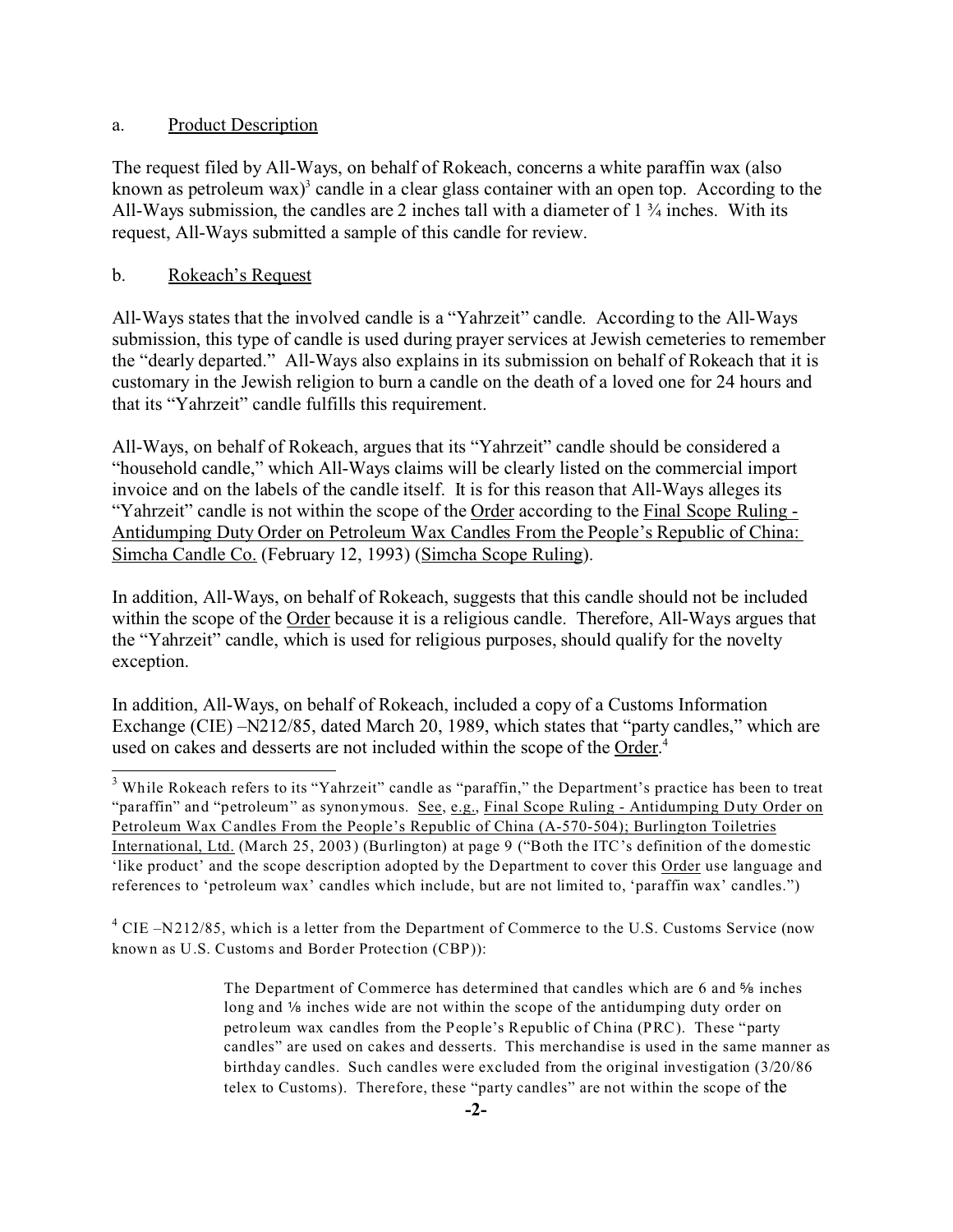#### **The National Candle Association's Comments**

The NCA argues that Rokeach's alleged "Yahrzeit" candle is a petroleum wax candle made in the PRC, having a fiber or paper-cored wick and is in the shape of a pillar, which is specifically included within the shape of the Order. The NCA also argues that the "Yahrzeit" candle is a small pillar candle that can be removed from the jar and used separately throughout the year. The NCA states that the label appears only on one side of the jar and cannot be observed from multiple angles. The NCA further states the label can be removed. The NCA then states that there is nothing about this candle which limits its use only to a religious occasion. Finally, the NCA concludes that "Rokeach's column candle can be used by anyone throughout the year and falls specifically within the scope of the Order."

In its comments, the NCA retraces the history of this Order, including the import surges and resultant injury suffered by domestic manufacturers, which prompted the original September 1985 antidumping petition. The NCA contends that the antidumping statute and antidumping duty orders are remedial in nature and exceptions to them should be construed as narrowly as possible to preserve the efficacy of the Order on petroleum wax candles from the PRC. In support of its assertion, the NCA cites a Court of International Trade (CIT) decision, with regard to the novelty exception, in which the Court noted that "a candle must be specifically designed for use only in connection with a religious holiday or special event to fall within the novelty candle exception." See Russ Berrie & Co., Inc. v. United States, 57 F. Supp. 2d 1184, 1194 (CIT July 1999) (Russ Berrie). Thus, the NCA argues that the Department narrowly limited the novelty candle exception to figurine candles, candles shaped in the form of identifiable objects, and candles specifically designed for use solely in connection with a specified holiday.

The NCA notes that Rokeach's "Yahrzeit" candle competes in the same channels of trade as the candles subject to the Order, and that its sale without the antidumping duty will severely injure the U.S. candle producers. The NCA further notes what it characterizes as the long-standing efforts of candle importers to "expand the novelty candle loophole in the Order through a continuing stream of scope requests, causing the Order on PRC candles to be subjected to over seventy Final Scope Rulings and many more requests." The NCA maintains that " $\{t\}$ he success of the scope requests in eroding the Order has resulted in geometric increases in the volume of PRC candles coming into the United States" (the NCA's November 5, 2004, comments at page 6). The NCA concludes by stating that Rokeach is now requesting that the Department narrow the scope of the Order to exclude everyday candles by claiming that this candle is a novelty candle. The NCA contends that the Department does not have such legal authority. With respect to CIE-B212/85, September 21, 1987 Letter from the Director, Office of Compliance, to Burditt, Bowles & Radzius, Ltd., July 13, 1987 (Customs Notice),<sup>5</sup> the NCA

The Department of Commerce has determined that certain novelty candles, such as Christmas novelty candles, are not within the scope of the antidumping duty order on petroleum-wax

antidumping duty order.

<sup>&</sup>lt;sup>5</sup> The <u>Customs Notice</u> was a notice issued by the Department to the U.S. Customs Service (now known as CBP) in connection with a July 1987 scope determination concerning an exception to the Order for novelty candles, which states: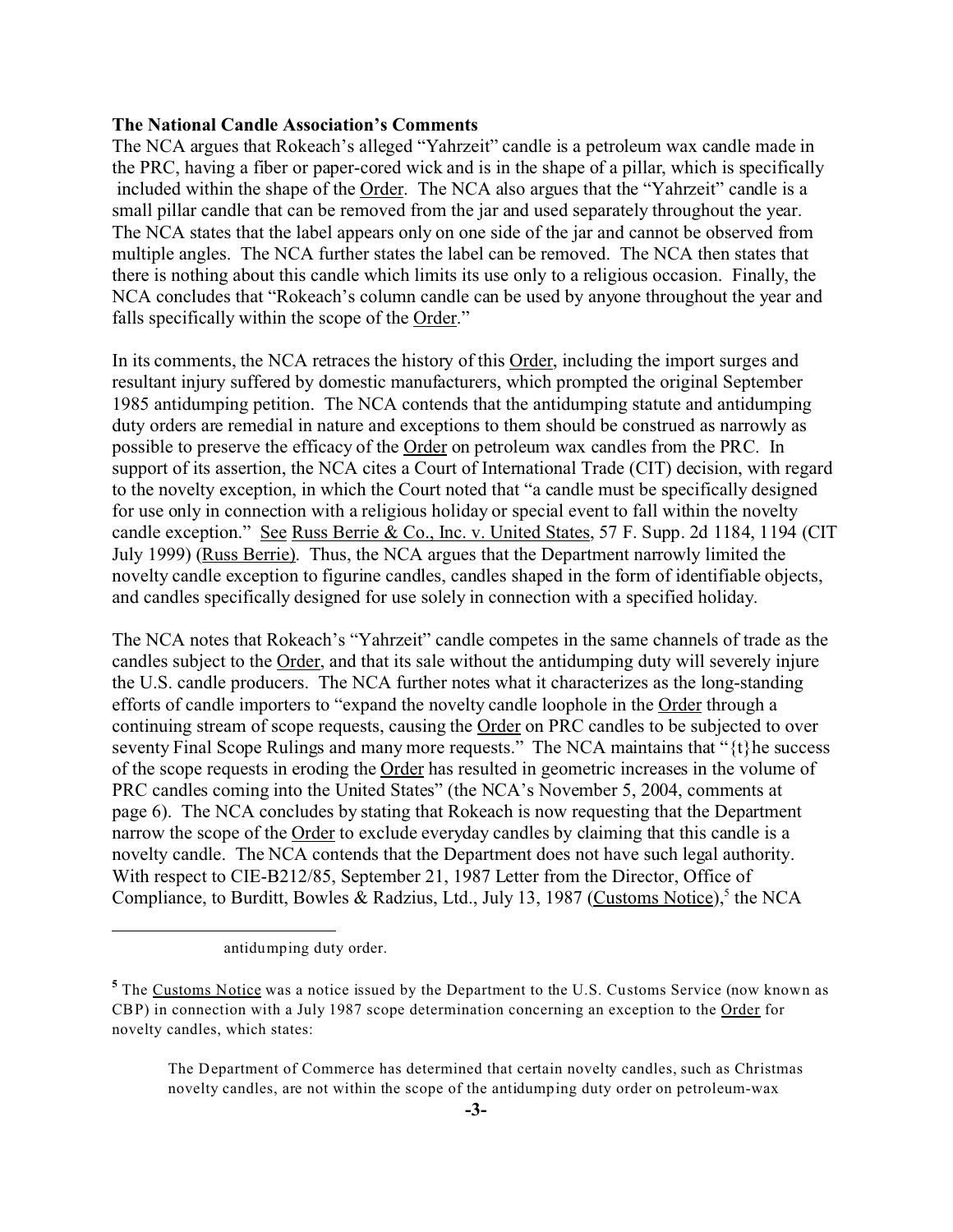argues that the Department narrowly limited the novelty candle exception to figurine candles, candles shaped in the form of identifiable objects, and candles specifically designed for use solely in connection with a specified holiday (NCA's comments at 4).

#### **Legal Framework**

The Department examines scope requests in accordance with the Department's scope regulations, which may be found at 19 CFR 351.225 (2004). On matters concerning the scope of an antidumping duty order, the Department first examines the descriptions of the merchandise contained in the petition, the initial investigation, and the determinations of the Secretary (including prior scope determinations) and the International Trade Commission (the Commission). See 19 CFR 351.225(k)(1). If the Department determines that these descriptions are dispositive of the matter, the Department will issue a final scope ruling as to whether or not the product is covered by the order. See 19 CFR 351.225(d).

Conversely, where the descriptions of the merchandise are *not* dispositive, the Department will consider the five additional factors set forth at 19 CFR 351.225(k)(2). These criteria are: i) the physical characteristics of the merchandise; ii) the expectations of the ultimate purchasers; iii) the ultimate use of the product; iv) the channels of trade in which the product is sold; and v) the manner in which the product is advertised and displayed. The determination as to which analytical framework is most appropriate in any given scope inquiry is made on a case-by-case basis, with or without formal inquiry, after consideration of all evidence before the Department.

Pursuant to 19 CFR 351.225(k)(1), the Department will examine the description of the subject merchandise from the petition, the initial investigation, and the Commission's determinations. In its petition of September 4, 1985, the NCA requested that the investigation cover:

{c}andles {which} are made from petroleum wax and contain fiber or papercored wicks. They are sold in the following shapes: tapers, spirals, and straightsided dinner candles; rounds, columns, pillars; votives; and various wax-filled containers. These candles may be scented or unscented and are generally used by retail consumers in the home or yard for decorative or lighting purposes.

See Antidumping Petition (September 4, 1985) at 7.

The Department defined the scope of the investigation in its notice of initiation. This scope language carried forward without change through the preliminary and final determinations of sales at less than fair value and the Order:

{c}ertain scented or unscented petroleum wax candles made from petroleum wax

candles from the People's Republic of China (PRC). Christmas novelty candles are candles specially designed for use only in connection with the Christmas holiday season. This use is clearly indicated by Christmas scenes and symbols depicted in the candle design. Other novelty candles not within the scope of the order include candles having scenes or symbols of other occasions (e.g. religious holidays or special events) depicted in their designs, figurines candles, and candles shaped in the form of identifiable objects (i.e., animals or numerals).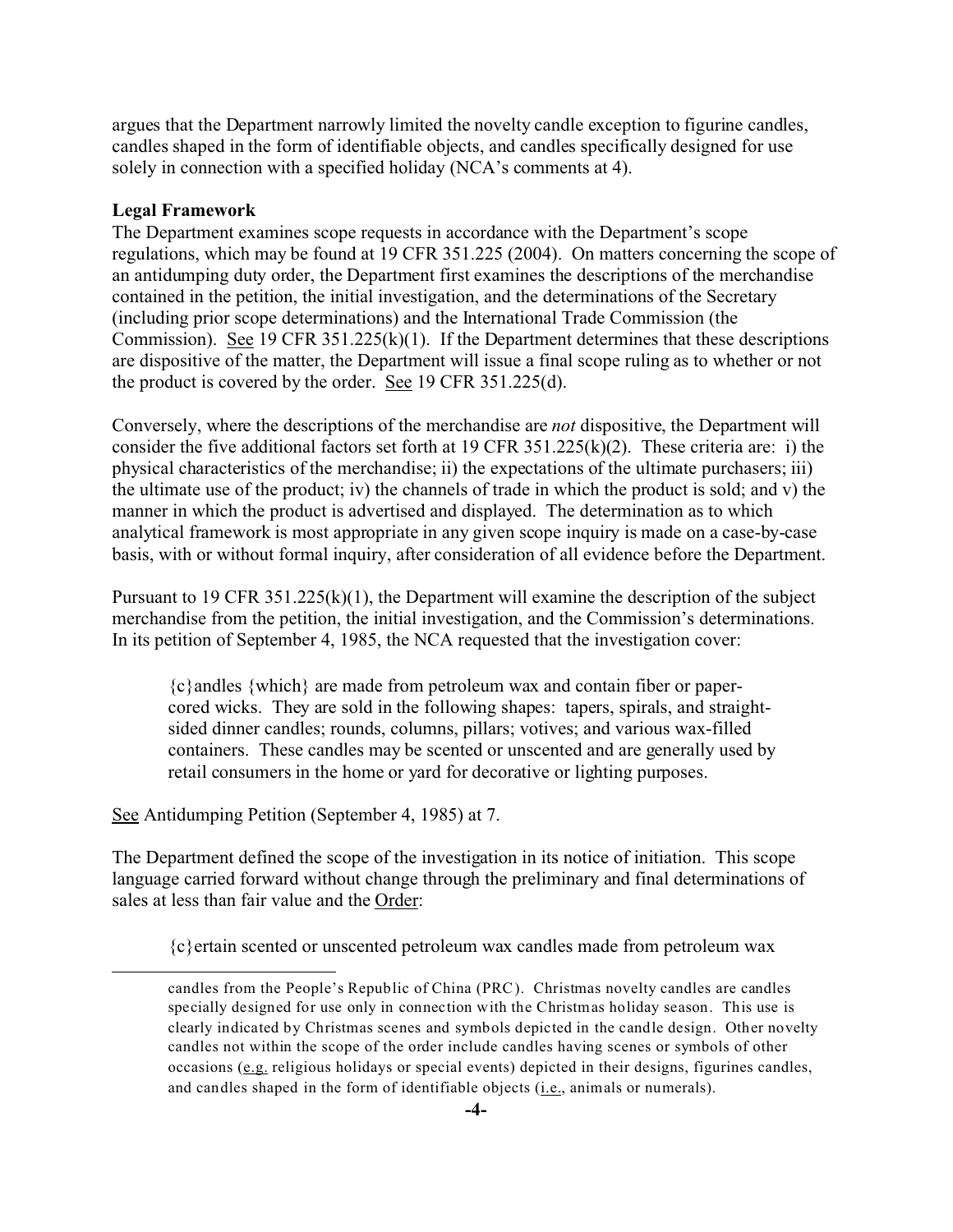and having fiber or paper-cored wicks. They are sold in the following shapes: tapers, spirals, and straight-sided dinner candles; rounds, columns, pillars, votives; and various wax-filled containers.

See Petroleum Wax Candles from the People's Republic of China: Initiation of Antidumping Duty Investigation, 50 FR 39743 (September 30, 1985); Petroleum Wax Candles from the People's Republic of China: Preliminary Determination of Sales at Less Than Fair Value, 51 FR 6016 (February 19, 1986); Final Determination; and Order.

The Commission adopted a similar definition of the "like product" subject to its determinations, noting that the investigations did not include birthday, birthday numeral and figurine type candles. See Determinations of the Commission (Final), USITC Publication 1888, August 1986, at 4, note 5, and A-2 (Commission Determination). The Commission stated that "we determine that the domestic like product shall consist only of petroleum wax candles." See Commission Determination, at 9. In its discussion of "like product," the Commission also stated:

Petroleum wax candles are those composed of over 50 percent petroleum wax, and may contain other waxes in varying amounts, depending on the size and shape of the candle, to enhance the melt-point, viscosity, and burning power.

#### See Commission Determination, at 4-5.

Documents and parts thereof from the underlying investigation deemed relevant by the Department to this scope ruling were made part of the record of this determination and are referenced herein. Documents that were not presented to the Department, or placed by it on the record, do not constitute part of the administrative record for this scope determination.

The Department clarified the scope of the Order in relation to certain novelty candles. See Russ Berrie, 57 F. Supp. 2d at 1194. In July 1987, the Department issued a notice to the United States Customs Service (since renamed CBP) in connection with a scope ruling which provides:

The Department of Commerce has determined that certain novelty candles, such as Christmas novelty candles, are not within the scope of the antidumping duty order on petroleum-wax candles from the People's Republic of China (PRC). Christmas novelty candles are candles specially designed for use only in connection with the Christmas holiday season. This use is clearly indicated by Christmas scenes and symbols depicted in the candle design. Other novelty candles not within the scope of the order include candles having scenes or symbols of other occasions (e.g., religious holidays or special events) depicted in their designs, figurine candles, and candles shaped in the form of identifiable objects (e.g., animals or numerals).

#### See Customs Notice.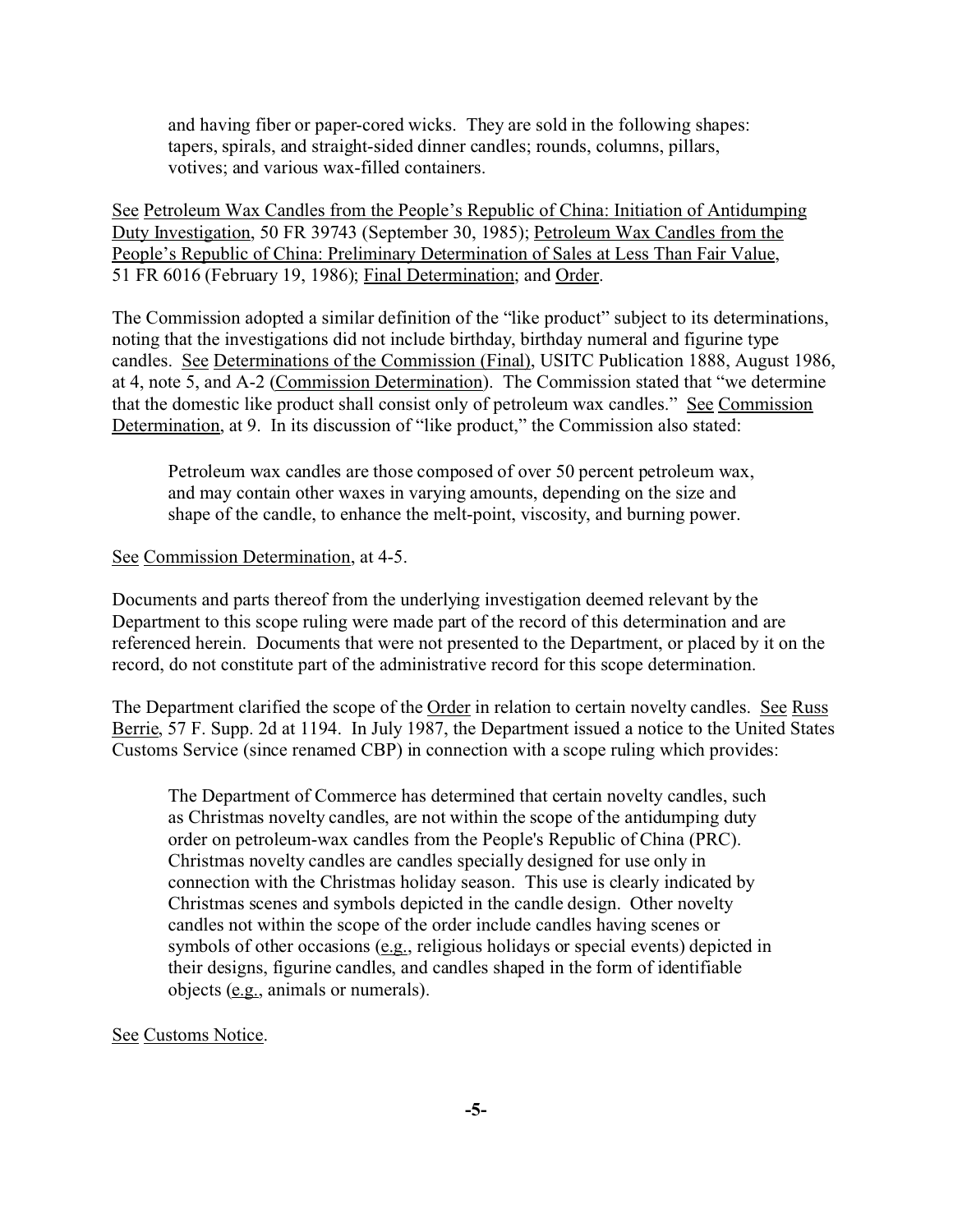In November 2001, the Department changed its interpretation of the scope of the Order. See Final Scope Ruling: Antidumping Duty Order on Petroleum Wax Candles From the People's Republic of China (A-570-504); J.C. Penney (November 9, 2001) (J.C. Penney Ruling). In this ruling, the Department reviewed the text of the scope of the Order, beginning with the text of the first sentence of the scope which covers " $\{c\}$  ertain scented or unscented petroleum wax candles made from petroleum wax and having fiber or paper-cored wicks." See Order. The text following this broad, inclusive sentence provides a list of shapes; this list is not modified by any express words of exclusivity. The result of our prior practice of not including within the scope of the Order candles of a shape other than those specifically listed in the Order was inconsistent with the fact that the candles were scented or unscented petroleum wax candles made from petroleum wax and having fiber or paper-cored wicks.<sup>6</sup> In the J.C. Penney Ruling, the Department revised this practice because the old practice had the effect of narrowing the broad coverage of the first sentence of the Order's scope. The list of shapes in the second sentence of the Order's scope does not provide a textual basis for such a narrowing of the coverage of the first sentence of the Order's scope.

This approach of evaluating candles in light of the entire text of the Order's scope is in keeping with Duferco Steel, where the Court ruled that a better approach in scope rulings is to avoid subjective issues of intent and, instead, look to the petition's language to determine whether the class or kind of merchandise at issue was expressly included. See Duferco Steel, Inc. v. United States, 146 F. Supp. 2d 913 (CIT 2001) (Duferco Steel).

Although the specific scope decision in Duferco Steel has been overturned by the United States Court of Appeals of the Federal Circuit (CAFC) in Duferco Steel, Inc. v. United States, 296 F.3d 1087 (Fed. Cir. 2002) (Duferco Steel II), the Court's ruling does not undermine the Department's scope determination in the J.C. Penney Ruling. The plain language of the scope of the Order clearly states "{c}ertain scented or unscented petroleum wax candles made from petroleum wax and having fiber or paper-cored wicks . . . sold in the following shapes: tapers, spirals, and straight-sided dinner candles; rounds, columns, pillars, votives; and various waxfilled containers are included within the scope of the Order." Thus, the Order offers a descriptive list of the shapes of candles included within the Order, but, as the courts have recognized, there is no requirement that every single product covered must be identified in the scope. More specifically, the CAFC has stated that "the petitions that led to the issuance of the order did not need to specifically identify the {product} in order to cover {it}; our precedent, to say nothing of the regulations, makes clear that neither a petition nor an antidumping or

<sup>&</sup>lt;sup>6</sup>See, e.g., Final Scope Ruling - Antidumping Duty Order on Petroleum Wax Candles From the People's Republic of China (A-570-504); Endar Corp. (January 11, 2000) (Endar Scope Ruling) (the Department determined that a "dragonfly" candle, in the shape of a rough-hewn stone with a dragonfly carved on top, should not be included within the scope because it is a shape not specifically listed by the language of the scope); see also Final Scope Ruling Antidumping Duty Order on Petroleum Wax Candles from The People's Republic of China (A-570-504); American Drug Stores, Inc. (March 16, 1998) (the Department determined that a sphere or ball-shaped candle could not be included within the scope because it is a shape not specifically listed by the language of the scope).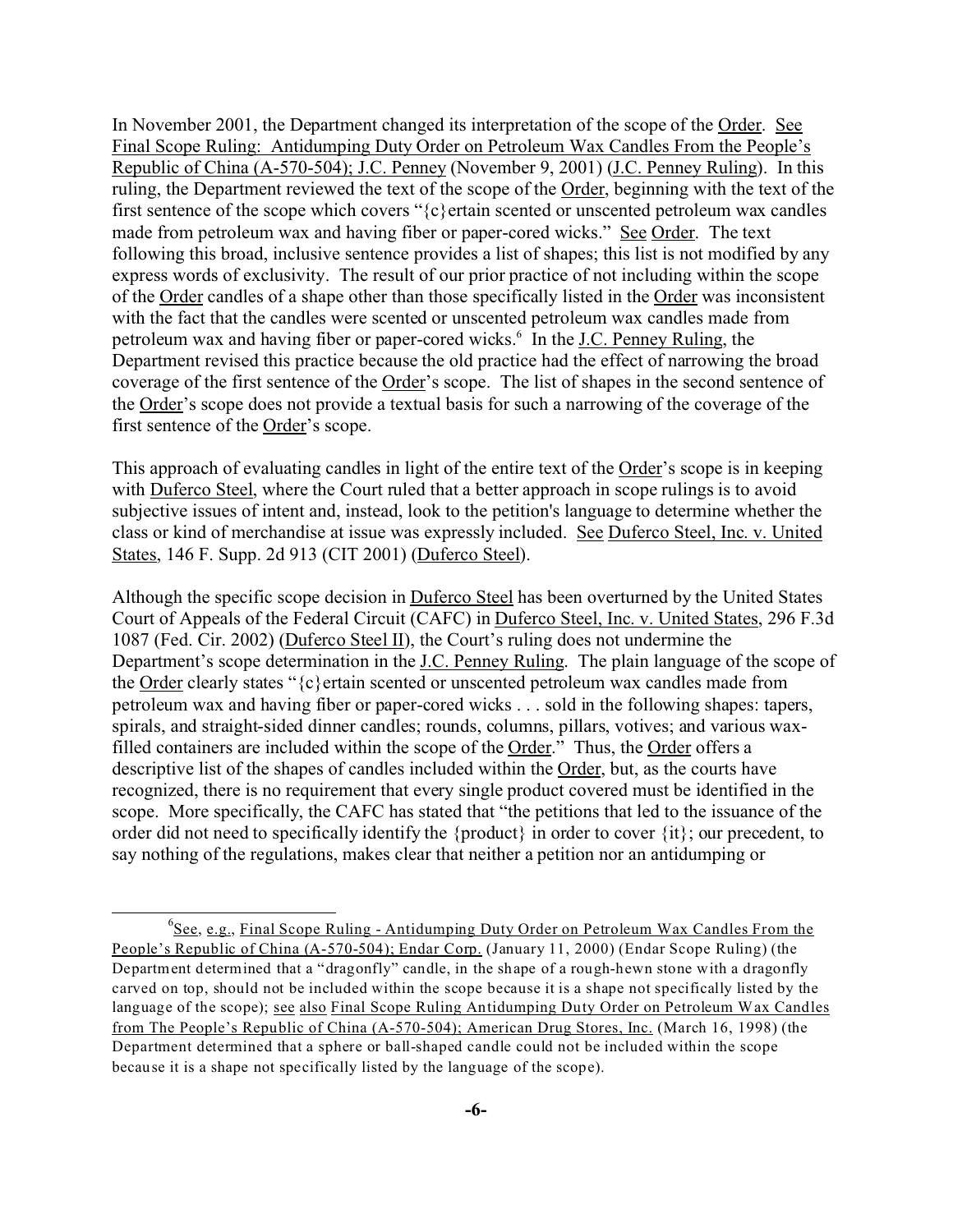countervailing duty order requires that level of specificity."<sup>7</sup> The CAFC further stated "{a}s a matter of law, a petition need not list the entire universe of products . . . in order {for the petition} to cover those products."<sup>8</sup> Thus, as applied to this Order, there is no requirement, nor is it possible, for all the shapes of candles to be listed.<sup>9</sup> In fact, if the list were exhaustive, there would have been no need for the Department to render a decision on novelty candles or any other candle that was not explicitly listed as a shape in the scope of the Order. However, the Department did issue the novelty candle exception, which offered a narrowly construed exception and left all other petroleum wax candles from the PRC covered by the Order.

When determining whether a particular novelty candle is within the scope of the Order, the Department will first determine whether the candle is made of petroleum wax. If the candle is made of petroleum wax, the Department will look to see whether the shape of the candle falls within those shapes listed in the second sentence of the scope as defined in the Order, i.e., "tapers, spirals, and straight-sided dinner candles; rounds, columns, pillars, votives; and various wax-filled containers." If the Department determines that a candle is one of the shapes explicitly listed, it is within the scope of the Order.

However, if the Department finds that a candle is not shaped like the shapes listed in the second sentence of the scope as defined in the Order, i.e., taper, spiral, straight-sided dinner candle, round, column, pillar, votive, and various wax-filled containers, then the candle will be evaluated to determine whether it is a novelty candle. For a candle to qualify for this exception, the characteristic which is claimed to render it a novelty candle (i.e., the shape of an identifiable object or a holiday-specific design) should be easily recognizable in order for the candle to merit not being included within the scope of the Order. Specifically, among other determining factors, the Department will examine whether the characteristic is identifiable from most angles and whether or not it is minimally decorative, e.g., small and/or singularly placed on the candle. If the identifiable object or holiday-specific design is not identifiable from most angles, or if the design or characteristic is minimally decorative, the Department may determine that the candle should be included within the scope of the Order. See Final Scope Ruling: Antidumping Duty Order on Petroleum Wax Candles From the People's Republic of China (A-570-504); J.C. Penney Purchasing Corp. (May 21, 2001); Final Scope Ruling Antidumping Duty Order on Petroleum Wax Candles From the People's Republic of China (A-570-504); San Francisco Candle Co. (Feb. 12, 2001) (SFCC Ruling); San Francisco Candle Company, Inc. v. United States, 265 F. Supp. 2d 1374, 1379 (CIT 2003) (SFCC); and Endar. If the candle does not possess characteristics set out in the July 1987 novelty candle exception, and it is a scented or unscented petroleum wax candle made from petroleum wax and having a fiber or paper-cored wick, the Department will determine that the candle is within the scope of the Order.

8 Id.

 $<sup>7</sup>$  Novosteel SA v. United States, 284 F.3d 1261, 1264 (Fed. Cir. 2002).</sup>

<sup>9</sup> See Petroleum Wax Candles from China, USITC Pub. No. 3226 Investigation No. 731-TA-282 (Review) (August 1999) (USITC Pub. No. 3226), at 18 ("Candles come in a wide variety of shapes and sizes. Major U.S. candle manufacturers reportedly will offer 1,000 to 2,000 varieties of candles in their product lines").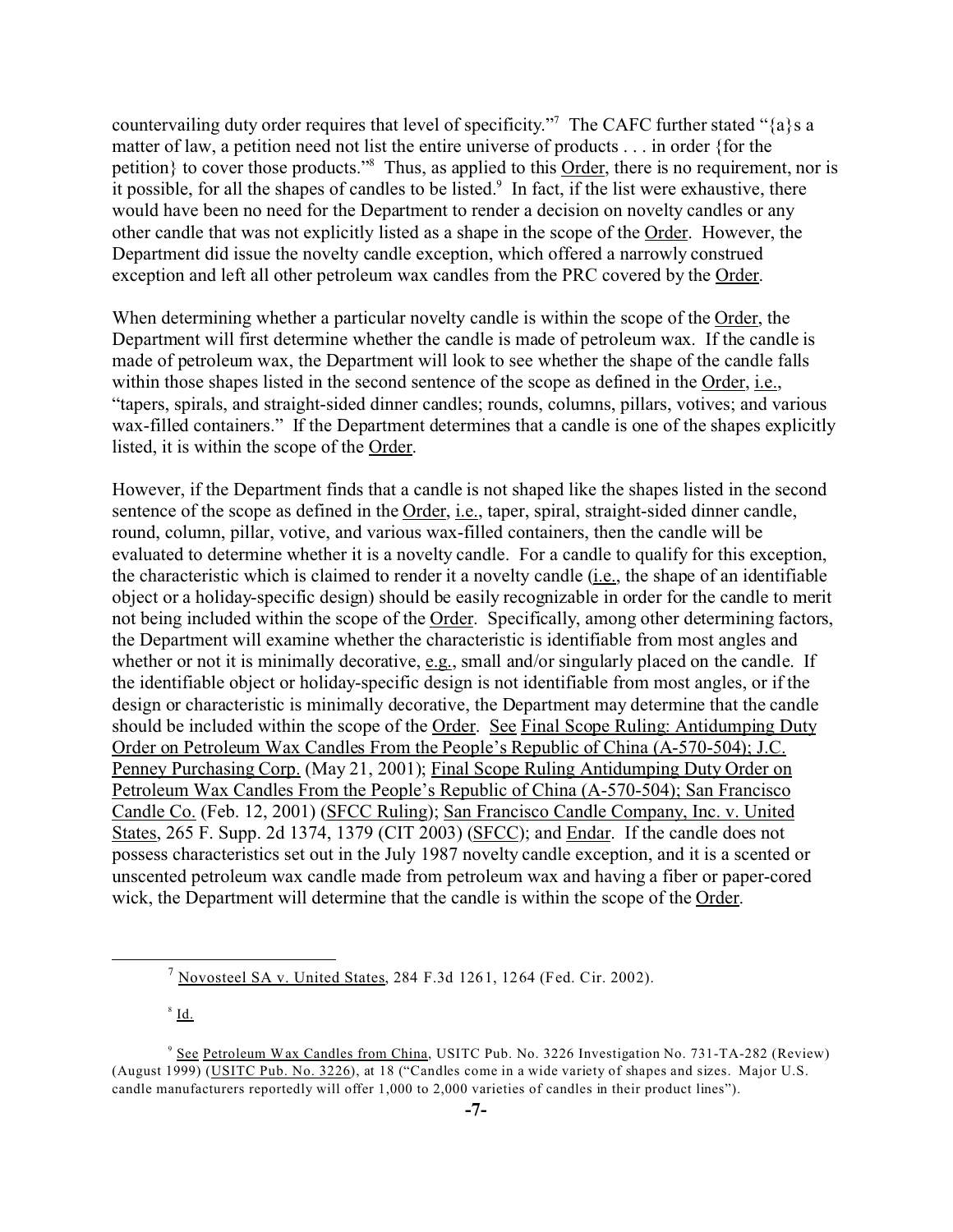## **Analysis of Rokeach's Candles**

With respect to the involved scope request, the Department finds that, for the reasons outlined below, the "Yahrzeit" candle in the All-Ways request, filed on behalf of Rokeach, is included within the scope of the Order. Our analysis of this candle is provided below.

The request filed by All-Ways, on behalf of Rokeach, concerns an open-topped glass container filled with paraffin wax (also known as petroleum wax). According to the All-Ways submission, the candles are 2 inches tall with a diameter of 1 ¾ inches. We reviewed All-Ways' letter on behalf of Rokeach and the NCA's arguments as well as the sample "Yahrzeit" candle provided.

As an initial matter, we find that the involved "Yahrzeit" candle is a wax-filled container, which is a shape described within the scope of the Order. Thus, this type of candle is included in the Order. The language of the Order includes tapers, spirals, straight-sided dinner candles, rounds, columns, pillars, and votives and "various wax-filled containers." Because a wax-filled container is a shape listed by the inclusive language of the Order's scope, Rokeach's "Yahrzeit" candle is included within the explicit language of the scope.

To support its argument that the "Yahrzeit" candle should be considered a "household/utility"<sup>10</sup> candle and therefore not included within the scope the Order, All-Ways attached a copy of the Final Scope Ruling – Antidumping Duty Order on Petroleum Wax Candles from the People's Republic of China: Simcha Candle (February 12, 1993) (Simcha Scope Ruling). In the Simcha Scope Ruling, the Department determined that two of Simcha's candles were considered "household/utility" candles. All-Ways reasoned that because the Department determined that Simcha's candle #2 and #3 were not included within the scope of the Order because they were "household/utility" candles, its subject Yahrzeit candle is also properly not included within the scope of the Order. All-Ways referenced the Simcha Scope Ruling in which "household/utility" candles were defined by the Department as "white candles made of petroleum wax with cotton wicks; these candles are below 6 inches in height and approximately  $\frac{3}{4}$  inches in diameter." See Simcha Scope Ruling. The candles that the Department determined were not included within the Order in the Simcha Scope Ruling were 5 inches in height and 11/16 inches in diameter (for candle #2) and  $3\frac{1}{2}$  inches in height and  $\frac{5}{6}$  inches in diameter (for candle #3).

Under the Department's new practice, the intent of the requestor, the alleged use of the candle–in this case the use of the candle as a "household/utility" candle–is no longer an appropriate basis for evaluating whether a particular candle is properly included within the scope of the Order. See Final Scope Ruling: Antidumping Duty Order on Petroleum Wax Candles from the People's Republic of China (A-570-504); TS Group, Inc. (May 21, 2002) (TS Group Scope Ruling); see also J.C. Penney Ruling. As such, we first examine whether the subject candle is a shape listed by the inclusive language of the Order's scope: tapers, spirals, and straight-sided dinner candles; round, columns, pillars; votives; and various wax-filled containers.

All-Ways also explained how Rokeach's "Yahrzeit" candles are used. However, even if this explanation is construed as an argument that the "Yahrzeit" candles should not be included

<sup>&</sup>lt;sup>10</sup> The terms "household" candles and "utility" candles are used interchangeably by the candle industry. See Simcha Scope Ruling at page 2, footnote 1.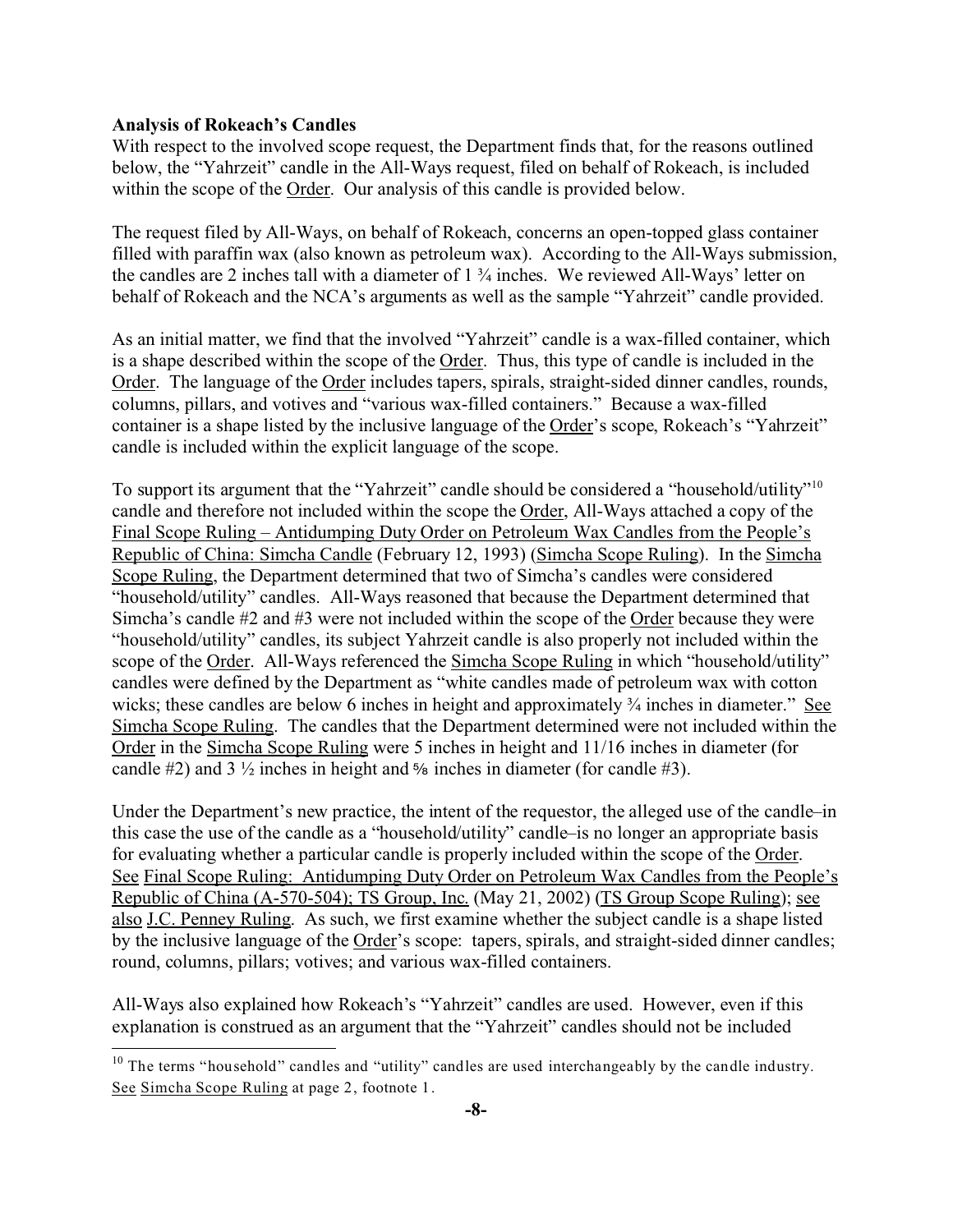within the scope of the Order because these are used in connection with religious observance, the "Yahrzeit" candle is still within the scope of the Order. For a candle to qualify for the novelty candle exception, the candle must be either a holiday candle, with scenes or symbols of other occasions (e.g., religious holidays) depicted in the candle design, or be an identifiable object that is recognizable from multiple angles. The involved "Yahrzeit" candle does not contain any such scenes, symbols, or designs, nor is it an identifiable object other than a wax-filled container. Because the "Yahrzeit" candle is white without any other identifying characteristics, it can be used all year round for any purpose. There is no feature of this candle that would preclude its use for a non-religious purpose whether or not the label on the "Yahrzeit" candle container were removed.

All-Ways' argument that Rokeach's "Yahrzeit" candle should not be included within the scope of the Order based on the fact that Rokeach's "Yahrzeit" candles are listed as "household" candles on its commercial invoice is unavailing. In this analysis, we are not considering the requestor's packaging or distribution networks, because we are making this determination, as discussed in the Legal Background section, based on 19 CFR 351.225(d), and not on  $351.225(k)(2)$ , which provides for the consideration of additional factors.

We note that All-Ways provided the Department with copies of CIE 212-85, which states that "party candles" used on cakes and desserts and measuring  $6\%$  inches and  $\%$  inches wide are not within the scope of the Order. Given the fact that we no longer consider the alleged use of the candle, as noted above, there no longer exists a "party candles" exception. See TS Group Scope Ruling; see also J.C. Penney Ruling.

As discussed above, we find that the "Yahrzeit" candle is a wax-filled container, a shape specifically mentioned by the Order's scope. Moreover, the "Yahrzeit" candle does not qualify for any recognized exception. Therefore, we find that Rokeach's "Yahrzeit" candle should be included within the scope of the Order.